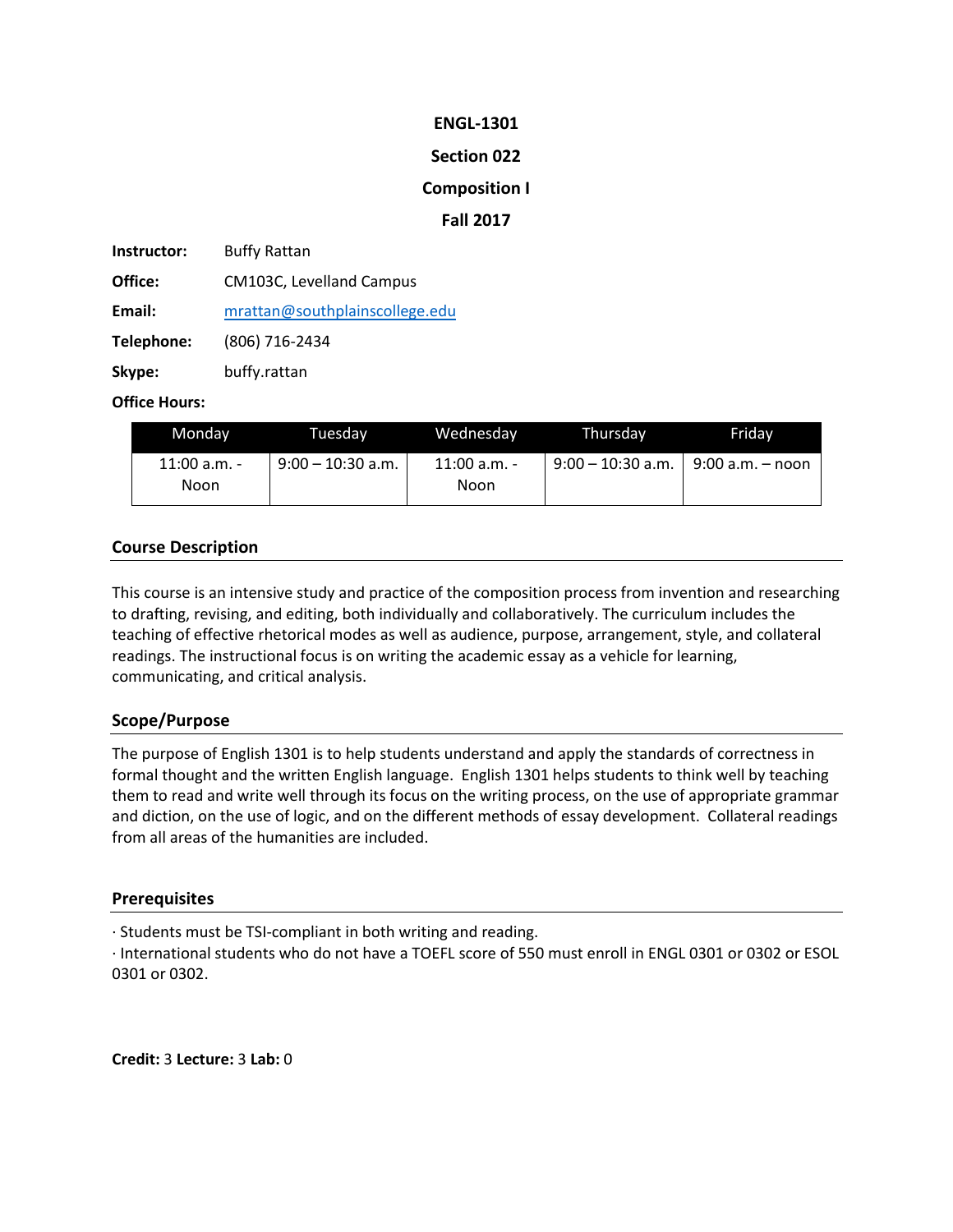## **Core Curriculum Objectives addressed**

- Communication skills—to include effective written, oral, and visual communication
- Critical thinking skills—to include creative thinking, innovation, inquiry, and analysis, evaluation and synthesis of information
- Teamwork—to include the ability to consider different points of view and to work effectively with others to support a shared purpose or goal
- Personal Responsibility—to include the ability to connect choices, actions, and consequences to ethical decision-making.

## **Student Learning Outcomes**

Upon successful completion of this course, students will:

- 1. Demonstrate knowledge of individual and collaborative writing processes.
- 2. Exhibit logic, unity, development, and coherence to create essays.
- 3. Develop ideas with appropriate support and attribution.
- 4. Write in a style appropriate to audience and purpose.
- 5. Read, reflect, and respond critically to a variety of texts.
- 6. Use edited American English, with an emphasis on correct grammar, punctuation, spelling, and mechanics, in academic essays.
- 7. Write a minimum of six 500-word essays.

### **Supplies**

The following are the supply requirements for this course. Please bring them to class.

- 1. Loose leaf paper for notetaking
- 2. Highlighters and colored pens for revision and editing
- 3. Writing utensils

### **Textbook and Access Code**

You must purchase both the book and the Connect access code for this course. Because we will be referring to the textbook in our classroom discussions, you need to bring it with you every day to class.

- 1. Langan, John. *College Writing Skills with Readings.* 9th ed., McGraw-Hill, 2013
- 2. *Connect Composition Essentials* 3.0 Access Code

There are two different ways to purchase them. You can purchase them as a bundle (together) in the SPC bookstore, using the following information:

Bundle ISBN: 9781260014525

If you wish to purchase them separately, you may use the following information:

Book ISBN: 9780078036279

Access Card ISBN: 9780077724184

Regardless of how you purchase them, you must get them both!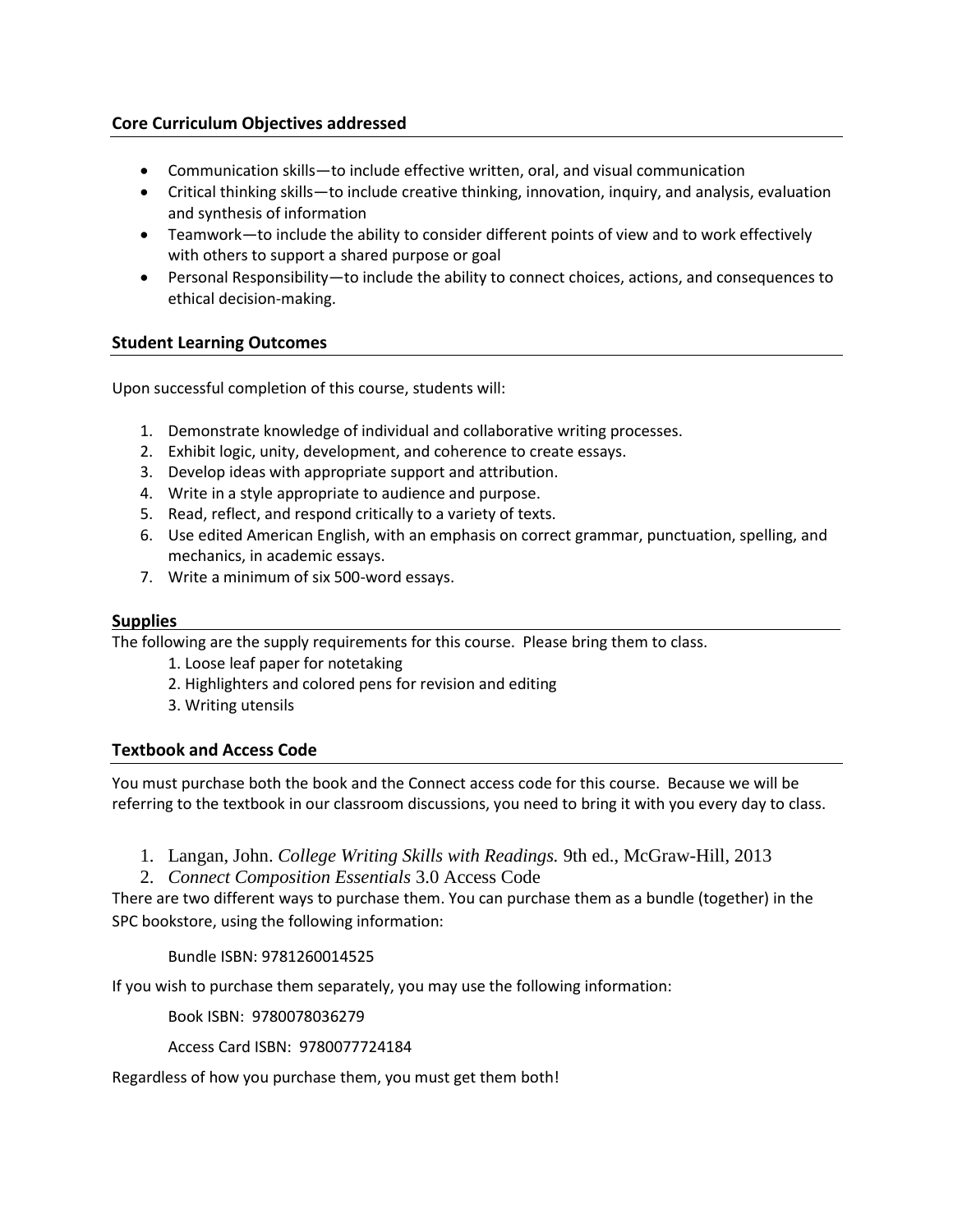### **Software Requirements**

You are required to have access to the following technologies:

- High-speed Internet connection
- Web browser
- Blackboard account
- Connect account (code with textbook)
- Word processing program (papers will only be accepted in .doc or .docx format)

The following technology is optional, but useful:

- Cell phone with text messaging capability
- Skype account

## **Communication**

You can reach me in one of three ways: you can email me using the Blackboard email tool, call my office at 806-716-2434, or make an appointment to meet either in-person or via video conference using Skype.

I return emails and calls during business hours only: Monday – Thursday, 8:00 a.m. – 4:00 p.m., and Friday, 8:00 a.m. – noon. I do not return emails or calls received outside of these hours until the next business day. Also, keep in mind that I spend part of each day in the classroom. This is going to require some planning on your part; you won't be able to wait until the last minute to complete assignments.

We will use the Blackboard email tool exclusively for this course; you may access it via the 'Course Email' link within our Blackboard course. To help me stay organized, I request that you use the Blackboard email tool within our course instead of my South Plains College email address.

I also require that you register to receive text alerts for this course (instructions will be emailed to your Blackboard email account on the first day of class). I will frequently text reminders, and if you're registered for the text alert service you'll have the most current information.

# **Attendance and Participation Policy**

To be successful in this course, you must attend consistently and punctually and participate fully. Your attendance and participation grade is worth 5% of your final grade.

Students who are late, absent, or leave early will receive a 0 for that day. Additionally, students who are unable to participate in discussion when called upon will receive a 0 for that day.

Students who accumulate four absences and are not passing the class with a 60 or higher will be dropped from the class. Two tardies will equal one absence. Leaving class early will count as a tardy.

Be advised – I do not accept late work for any reason. If you are absent, you are still required to complete the assigned work by the indicated due date.

Please notify me when you are going to be out of town for a school sponsored event. I will let you work ahead so that you don't miss any deadlines. However, please know that no exceptions will be made to the late assignment policy.

# **Grading Policy**

Your final grade in this course will be based upon your performance on course projects. Each area of your work will make up a specific percentage of your final grade in this course.

Final grades will be assigned based on the following percentages: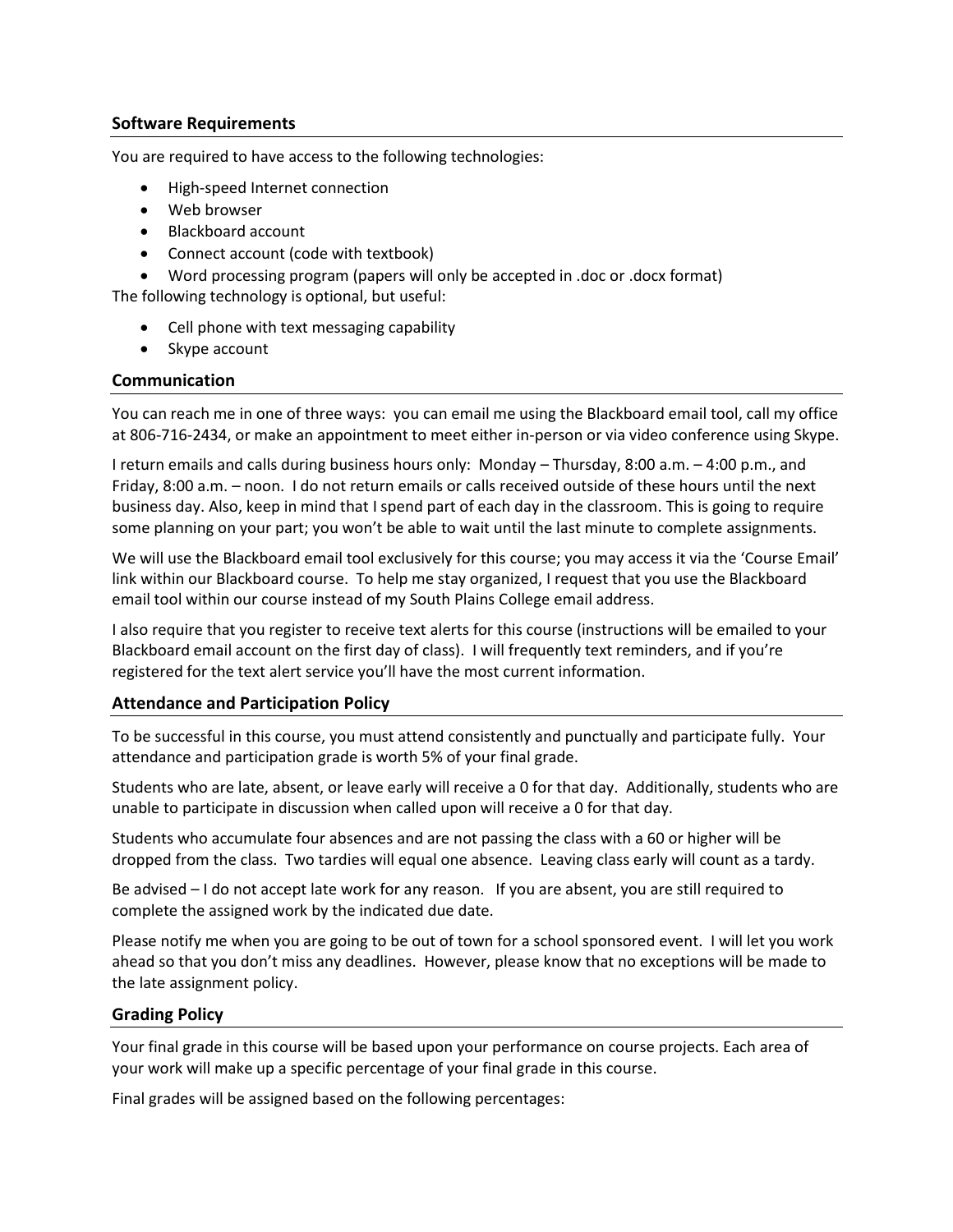| <b>Essay Exams</b>           | 20% |
|------------------------------|-----|
| <b>Small Group Workshops</b> | 15% |
| <b>Essay Revisions</b>       | 10% |
| <b>Module Packets</b>        | 10% |
| <b>Connect Exercises</b>     | 15% |
| <b>Response Papers</b>       | 20% |
| <b>Participation</b>         | 5%  |
| <b>Course Post-Test</b>      | 5%  |

It is up to you to monitor your average and course progress. If at any time you feel that you need to discuss your course progress with me, it is your responsibility to make contact.

### **Essays**

You will be required to submit four full essays. There will be several steps to complete for each essay. The first step is the completion of an essay exam. The second is participation in a small group workshop. The third is the submission of a revised draft of your essay exam. If you do not take the essay exam, you won't be able to participate in small group workshops, lowering your grade further. Due dates can be found on the course calendar and specific assignment details can be found in the module folders in Blackboard. Late work will not be accepted for any reason.

### **Student Responsibilities**

- 1. Be on time and regularly attend class
- 2. Be responsible for the learning process, including preparation for class, such as reading and homework; participation in class discussions, including asking relevant questions; getting assignments and or/notes if absent; and accepting responsibility for not understanding an assignment or failing an assignment
- 3. Be responsible for having an appropriate attitude and using appropriate language in academic environments; not using condescending, inflammatory, threatening, or profane rhetoric, whether verbally or in written forms, in academic environments
- 4. Have respectful behavior toward instructor and classmates in order to contribute to the atmosphere necessary for learning
- 5. Be responsible for courteous action to others, especially putting away cell phones and other distractions while in class
- 6. Be responsible for writing down all grades and applying them to the grading scale used for the class, which is shown in the course's syllabus
- 7. Submit all assignments in accordance with due dates, formats, and requirements
- 8. Avoid all forms of cheating and plagiarism on all assignments, including improper collaboration
- 9. Ask questions when something is unclear

### **Academic Integrity**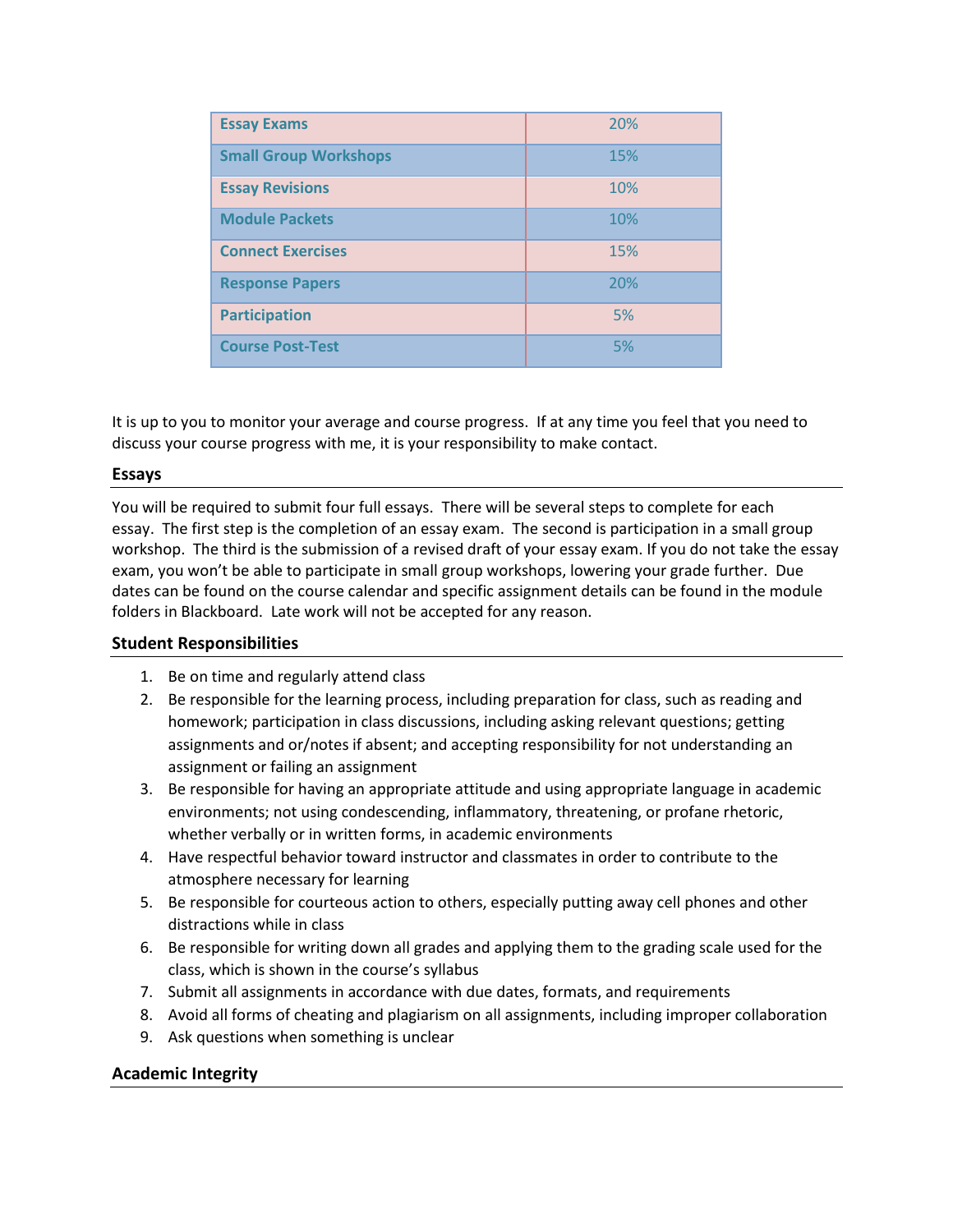Students are expected to do their own work on all projects, quizzes, assignments, and papers. Failure to comply with this policy will result in an F for the assignment and can result in a F for the course if circumstances warrant it.

Plagiarism violations include, but are not limited to, the following:

- 1. Turning in a paper that has been purchased, borrowed, or downloaded from another student, an online term paper site, or a mail order term paper mill;
- 2. Cutting and pasting together information from books, articles, other papers, or online sites without providing proper documentation;
- 3. Using direct quotations (three or more words) from a source without showing them to be direct quotations and citing them; or
- 4. Giving an in-text citation only at the end of a paragraph.

Cheating violations include, but are not limited to, the following:

- 1. Obtaining an examination by stealing or collusion;
- 2. Discovering the content of an examination before it is given;
- 3. Using an unauthorized source of information (notes, textbook, text messaging, internet) during an examination, quiz, or homework assignment;
- 4. Entering an office or building to obtain unfair advantage;
- 5. Taking an examination for another;
- 6. Altering grade records; or
- 7. Copying another's work during an examination or on a homework assignment.

# **\*\*Do not, under any circumstances, turn in another student's work as your own. Do not, under any circumstances, give your work to anyone else to turn in as their own. Do not copy and paste from the Internet. All of these situations are representative of academic dishonesty and will be treated as such.\*\***

# **Reading Assignments and Video Lectures**

Mandatory, assigned reading is required for this course; you may also be required to watch recorded video lectures. Reading and video lecture assignments can be found on the course calendar in Blackboard.

# **Connect Coursework**

Several Connect exercises must be completed over the course of the semester. Availability and due dates are available on the course calendar. In addition to covering the content presented in the assigned chapters, Connect exercises will help you review your grammar and help you think about the writing process. Although you will access these assignments via Blackboard, you must have purchased the access code to complete these assignments. Averaged together, these assignments are worth 15% of your final grade. I do not accept late submissions for any reason.

### **Response Papers**

You will be required to write five response papers for this course – one for each module. Instructions for these assignments can be found in Blackboard. These assignments will be worth 20% of your final grade. I do not accept late work for any reason.

### **In-Class Computer and Cell Phone Use**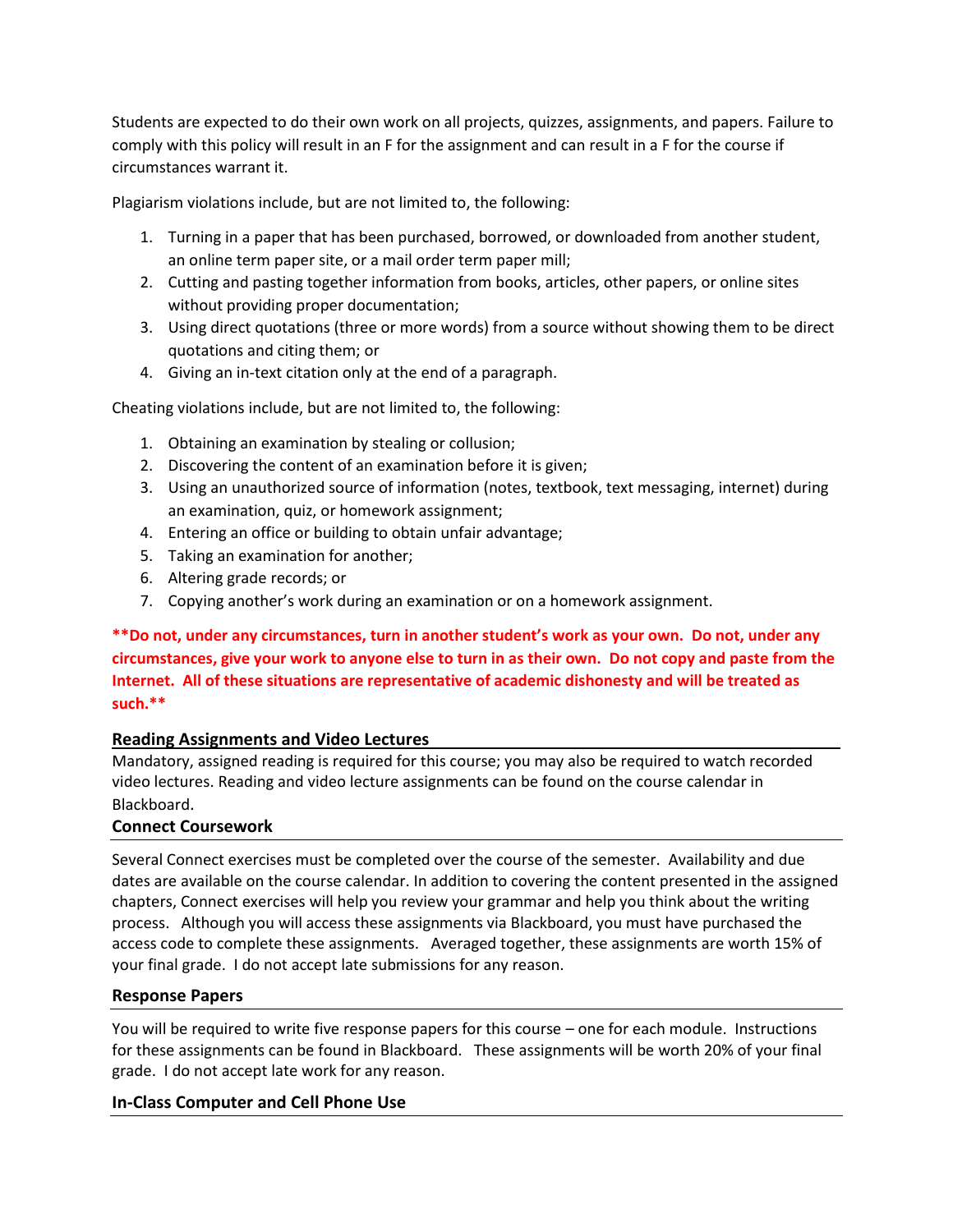Students will not be allowed to use any electronics in this course, including but not limited to cell phones, tablets, or laptop computers. Failure to adhere to this policy will affect your attendance and participation grade. If it is a persistent issue, you will be asked to leave class.

## **Due Dates**

Due dates are posted on the course calendar, and are firm. I do not grant extensions or allow late work for any reason. Work submitted after the due date will not be evaluated and will receive a grade of 0.

### **Assignment Submission**

I cannot accept any assignment via email, for any reason. All files must be submitted via the assignment tool in the Blackboard modules.

Additionally, all files must be submitted as .docx documents (Microsoft Word). I cannot accept .gdoc, .pages, .odt, .rtf, or .txt files.

## **Disclaimer**

Because we will use Blackboard to conduct a portion of this class, please note that the materials you may be accessing in chat rooms, bulletin boards or unofficial web pages are not officially sponsored by South Plains College. The United States Constitution rights of free speech apply to all members of our community regardless of the medium used. We disclaim all liability for data, information or opinions expressed in these forums.

## **Diversity Statement**

In this course, the teacher will establish and support an environment that values and nurtures individual and group differences and encourages engagement and interaction. Understanding and respecting multiple experiences and perspectives will serve to challenge and stimulate all of us to learn about others, about the larger world, and about ourselves. By promoting diversity and intellectual exchange, we will not only mirror society as it is, but also model society as it should be and can be.

### **Special Services**

Students with disabilities, including but not limited to physical, psychiatric, or learning disabilities, who wish to request accommodations in this class should notify the Special Services Office early in the semester so that the appropriate arrangements may be made. In accordance with federal law, a student requesting accommodations must provide acceptable documentation of his/her disability to the Special Services Coordinator. For more information, call or visit the Special Services Office in the Student Services Building, 806-894-9611, extension 2529.

### **Health and Wellness**

Any student needing individual counseling for issues such as depression, anxiety, adjustment to college, stress management, and substance abuse may visit the Health and Wellness Center to chat, confidentially, with licensed mental health professionals who provide services free of charge to current SPC students. Call or visit on Levelland Campus 806-716-2529 from 8:00 am – 4:00 pm

### **Student Code of Conduct**

Any successful learning experience requires mutual respect on the part of the student and the instructor. Neither instructor nor student should be subject to others' behavior that is rude, disruptive, intimidating, aggressive, or demeaning**. Student conduct which disrupts the learning process or is**